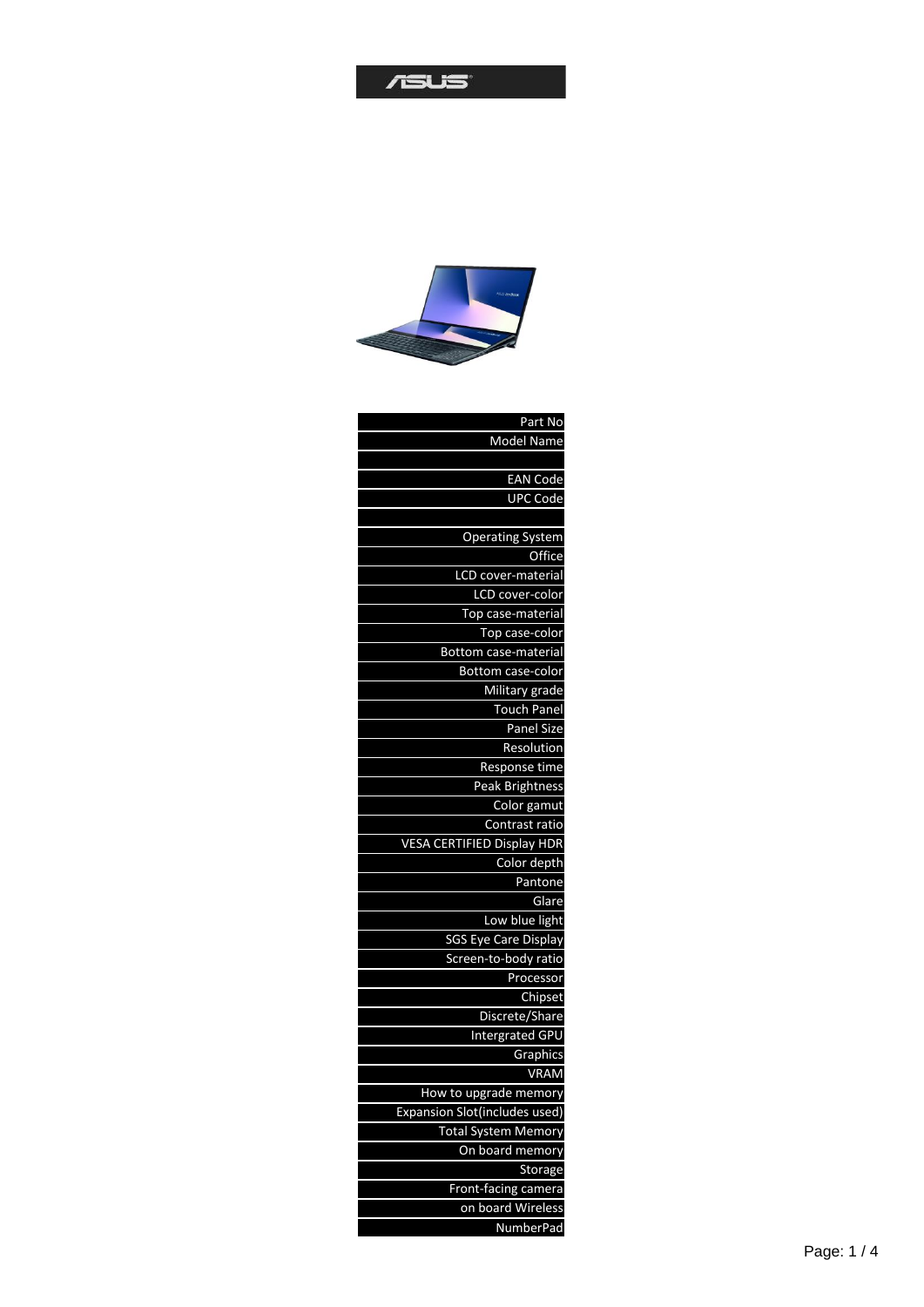| ScreenPad™                      |
|---------------------------------|
| <b>FingerPrint</b>              |
| I/O ports                       |
|                                 |
|                                 |
|                                 |
| Audio                           |
|                                 |
| Voice control                   |
| <b>AC Adapter</b>               |
| <b>Battery</b>                  |
| Replaceable Battery             |
| <b>Keyboard type</b>            |
| Dimension (WxHxD)               |
| Weight (with Battery)           |
| <b>Weight (without Battery)</b> |
| Security                        |
| MyASUS feature                  |
|                                 |
|                                 |
|                                 |
|                                 |
|                                 |
|                                 |
|                                 |
| <b>Built-in Apps</b>            |
|                                 |
|                                 |
| Included in the Box             |
|                                 |
|                                 |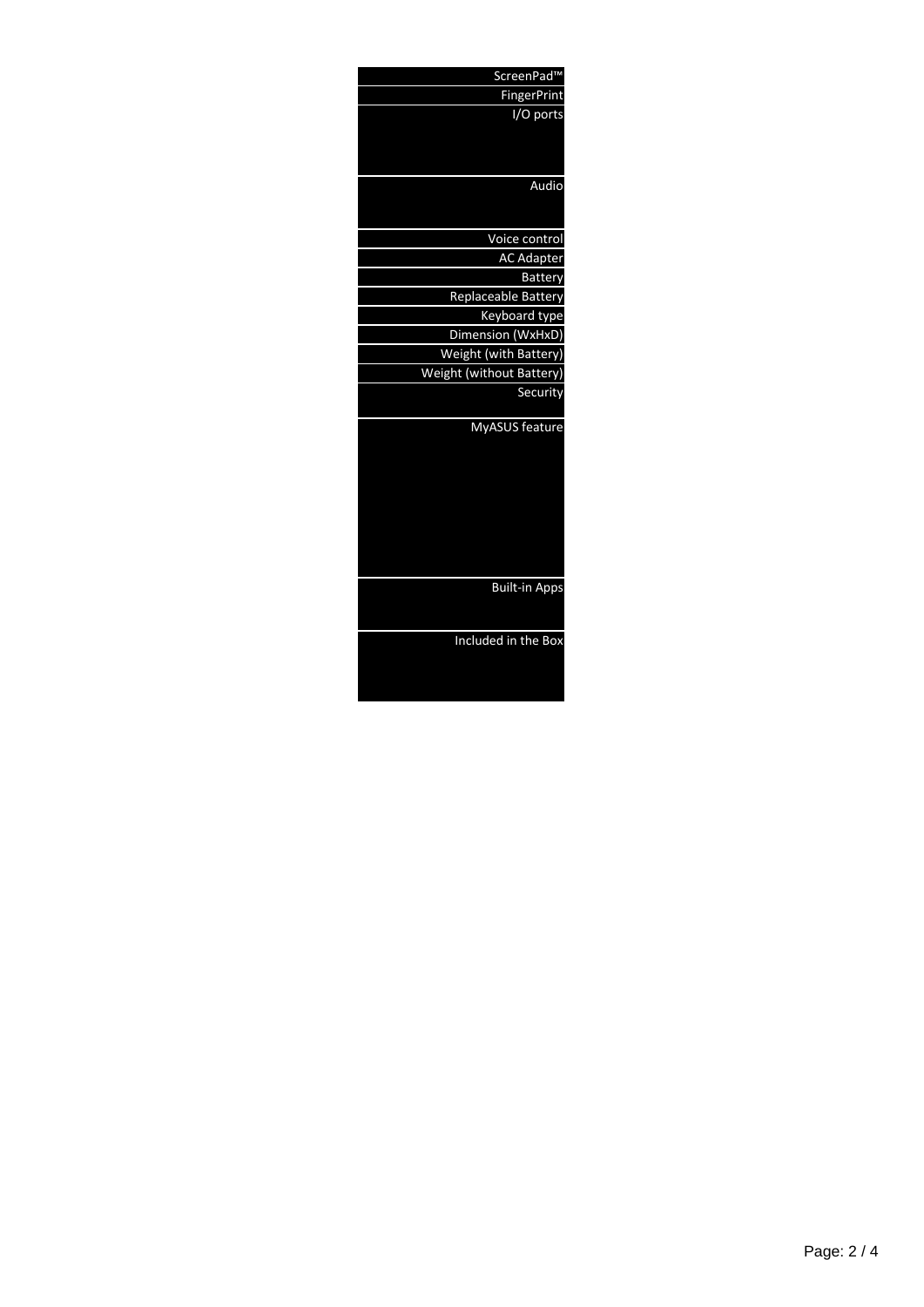

**90NB0V11-M00700 UX582HM-KY017W**

**4711081458401 195553458405**

**Windows 11 Home - ASUS recommends Windows 11 Pro for business 1-month trial for new Microsoft 365 customers. Credit card required. Aluminum Celestial Blue Aluminum Celestial Blue Aluminum Celestial Blue US MIL-STD 810H military-grade standard Touch screen 15.6-inch FHD (1920 x 1080) OLED 16:9 aspect ratio 0.2ms response time 550nits peak brightness 100% DCI-P3 color gamut 1,000,000:1 VESA CERTIFIED Display HDR True Black 500 1.07 billion colors PANTONE Validated Glossy display 70% less harmful blue light SGS Eye Care Display 93** % **Intel® Core™ i7-11800H Processor 2.3 GHz (24M Cache, up to 4.6 GHz, 8 cores) Mobile Intel® HM570 Chipset Discrete Intel® UHD Graphics NVIDIA® GeForce® RTX™ 3060 Laptop GPU 6GB GDDR6 Not Available N/A 16GB DDR4 on board 16GB DDR4 on board 1TB M.2 NVMe™ PCIe® 4.0 Performance SSD HD camera with IR function to support Windows Hello Wi-Fi 6(802.11ax)+Bluetooth 5.0 (Dual band) 2\*2 Support NumberPad**